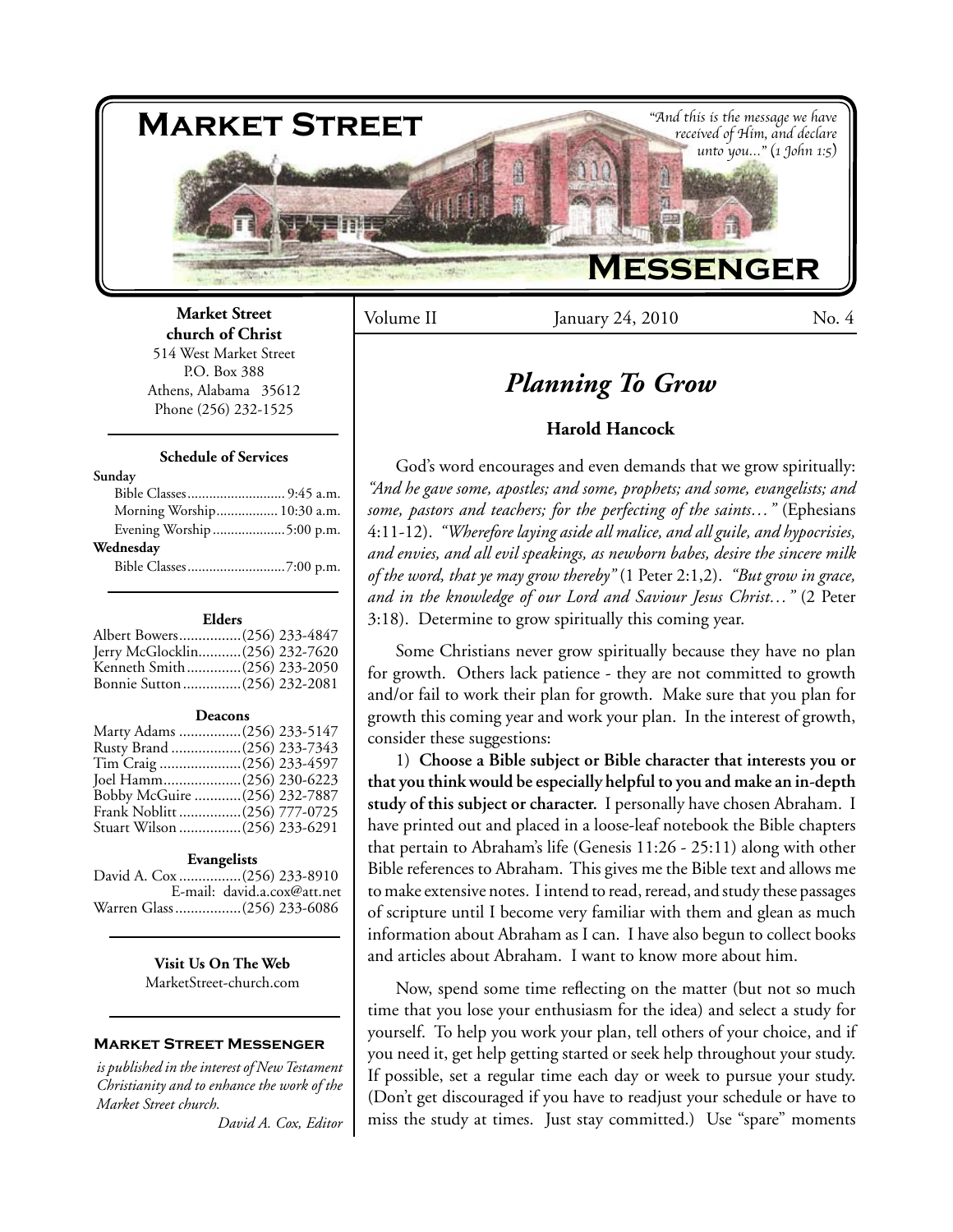for your study. You'll be surprised at how much you can read or learn in your "spare" time. Perhaps, you could find others interested in the same subject or who have a similar goal; meet with them periodically to share helpful sources, discuss each other's findings, or challenge each other's thinking with questions. You will grow in knowledge if you have a plan for growth and work your plan.

2) **The second thing I suggest to help you grow this coming year is to choose an area of "Christian living" in which you are weak or can improve and work to become stronger or better.** Perhaps, you can attend Bible study or worship services more or encourage your family to. Many need to establish better habits of prayer. Perhaps, there is a relationship that must be improved in order that your spiritual relationship with God can improve (Matthew 5:23; 1 Peter 2:7). Perhaps, you could spend more time assisting others with their needs, maybe just visiting them or encouraging them. Call or visit newcomers or those who regularly miss our assemblies. Prepare yourself to teach a Bible class - we need more good Bible teachers for all ages. Make it your aim to "bring someone to the Lord" this coming year. There are many ways we can improve ourselves in the Lord. Choose some and start working to be better.

These suggestions are aimed at encouraging you to grow spiritually. You may or may not choose them; you may have some ideas of your own. Growth, however, is not optional. God is displeased with us when we fail to grow (Hebrews 5:12-14). Therefore, plan to grow and grow.

~via *College View Columns*, Florence, Alabama.

# **Radio Program**

# **Every Sunday Morning**

# **on WVNN – 770AM**

# 8:30 a.m. - 9:00

Market Street church of Christ 514 West Market Street Athens, Alabama

# *Growing Together… Getting Involved*

# **Paul White**

"And let us consider one another in order to stir up love and good works, not forsaking the assembling of ourselves together, as is the manner of some, but exhorting one another, and so much the more as you see the Day approaching" (Hebrews 10:24-25).

This passage certainly speaks to the business of mutual edification and spiritual devotion. It addresses our need for regular appointed times wherein we may give and receive encouragement, and whereby we may give to God the devotion of our hearts. But in spite of such admonitions, and even though God speaks so clearly of the importance of such family togetherness, we continue to have some who neglect their duties before God and their brethren. I'm afraid some of my brethren just aren't taking seriously those *"one another"* commands found in scripture. Notice a few: "be devoted to one another" (Romans 12:10). "give preference to one another" (Romans 12:10). "be likeminded toward one another" (Romans 15:5). "Greet one another" (Romans 16:16). "Have the same care for one another" (1 Cor.12:25). "Through love serve one another" (Galatians 5:13) "Bear with one another" (Ephesians 4:2). "Be kind to one another" (Ephesains 4:32). "Forgive one another" (Ephesians 4:32). "Submit to one another" (Ephesians 5:21). "Love one another" (1 Peter 1:22). "Comfort one another" (1 Thessalonians 4:18). "Exhort one another" (Hebrews 3:13). "Pray for one another" (James 5:16). "Have compassion for one another" (1 Peter 3:8). "Be hospitable toward one another" (1 Peter 4:9).

How can we say we are committed to Christ, while showing little if any regard for His church and those "one another" responsibilities found in His word? How can we grow together in Christ while ignoring the teachings of Christ? It just won't happen folks. We're not going to grow together until we get involved. And getting involved implies getting busy in the business of serving God and serving our brethren.

Notice our beginning text again of Hebrews 10:24-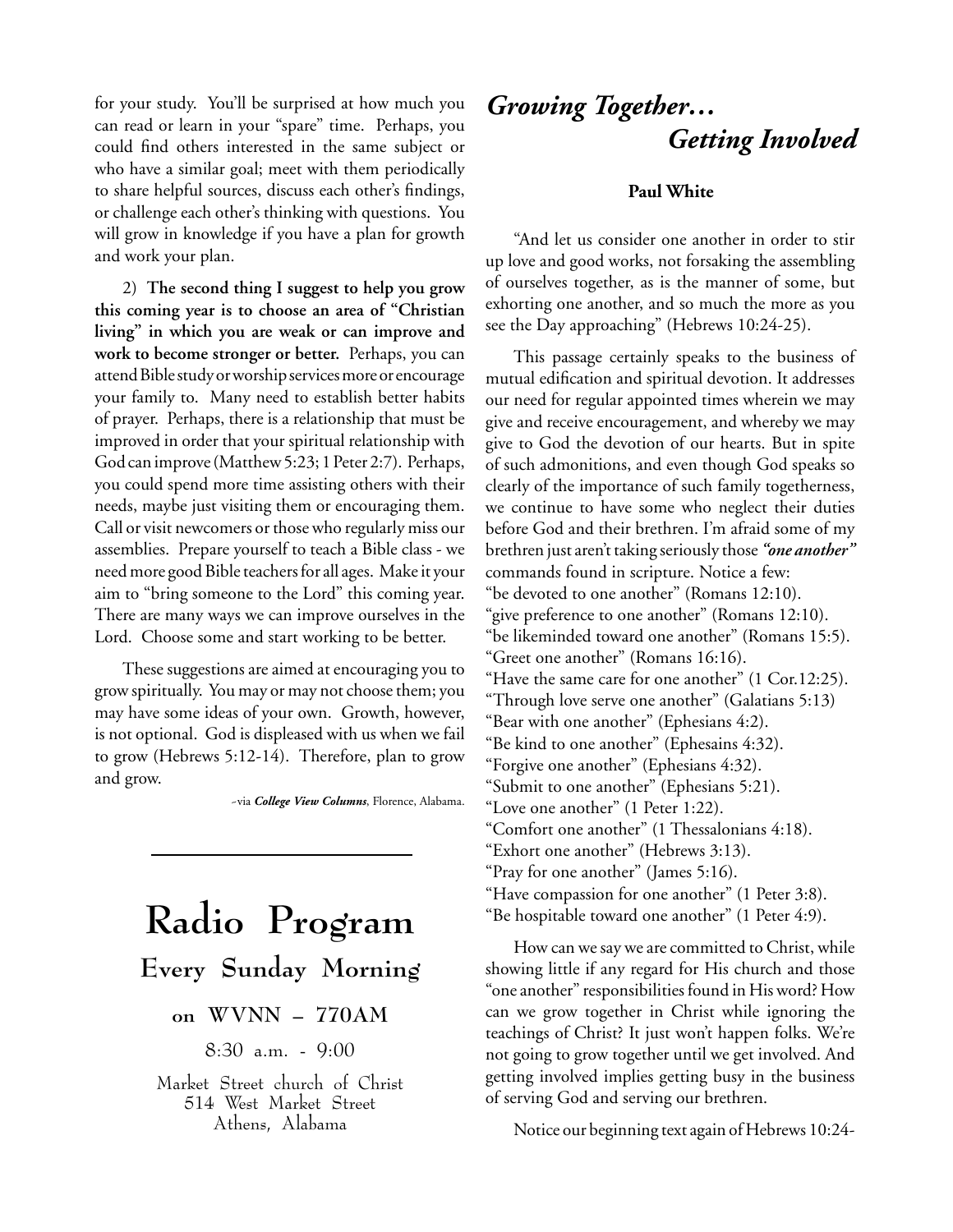25. The Hebrew writer is surely exhorting us as "brethren" to get involved in things pertaining to God; in those things that help encourage and not discourage. But what should we be doing in this church?

**We should consider our brethren.** "Let us consider one another." Please be advised, we must do more than casually think of one another; we must seriously contemplate one another's needs. And please tell me how we can be aware of the needs of folks we never see? How can we attend to the needs of our brethren when we travel all the time, work all the time, or play all the time? We can't meet "pressing needs" (Titus 3:14) as long as we stay too busy or remain indifferent to those needs. Perhaps it's high time we implemented the passage of (Phillipians 2:4) that says, "Let each of you look out not only for his own interests, but also for the interests of others." That's pretty plain language folks, and we best be about the business of applying it.

**We should stir each other up spiritually.** "Let us consider one another, in order to stir up love and good works." The emphasis here is not on what we get from our assemblies, but what we give. We are admonished in verse 25 to "exhort" each other. Just how does it encourage other brethren when some choose to skip Bible classes on Sunday morning or Wednesday night? Don't be deceived…You can't divorce interest from attendance. People who are really interested will attend! Can't we see when we willingly absent ourselves from regular worship assemblies we fail to contribute; we discourage? How can we motivate others to love more fervently and serve more faithfully if we criticize and complain? Who is encouraged by the brother or sister who habitually shows up late for Bible class or worship? I'm afraid many of my brethren want the benefits of belonging without the burden of service. They want to be considered a "member in good standing" while seldom "striving together" with their brethren (Phillipians 1:27) or supporting the work. Each must contribute in some way. The whole body, says the apostle Paul, is to be "fitted and held together by what every joint supplies, according to the proper working of each individual part" (Ephesaisn 4:16). Every member is to exert himself; every part of the body is to contribute in some way. And while we all must work, our contribution is toward advancing the cause of Christ and strengthening the body spiritually.

Can't we see our duty before God and our re-

sponsibilities toward our brethren? I'm convinced we can; we just need to recommit ourselves to those "one another" commands that are for our good, the growth of the body, and to the praise and glory of our God. Let's grow together! Let's get involved!

~via *Cedar Park Bulletin*; Cedar Park, Texas.

*Gospel Meeting*

April 18-22, 2010

Buc Chumbley, Speaking

**Market Street church of Christ** 514 West Market Street Athens, Alabama

*News & Notes*

**THE SICK:** *In The Hospital:*

# *At Home:*

Lola Colwell Harold Hays Sue Warren Glen Isbell Martin Casteel Rachel Grubbs Bernice Thomas David Gardner Gladys Johnson Polly Davis Irene Mitchell Katherine Stoffregen Bobbie Adcock Elmer Mitchell Bayless Romine Henrietta Word Molly Weeks Jeff Waddell Wayne Garner Thomas Lovell Marie Welden Mark Hargrove

*Athens Convalescent Center:* Betty Bates, rm. 17

## *Limestone Health Facility:*

| Essie Belle Bates, rm. 118 |
|----------------------------|
| Robert Tinnon, rm.100      |
| Irene Daniel rm 67         |

J.D. Clanton, rm. 11E. Mary Smith, rm. 85 Rosella Pugh, rm. 83

# *Limestone Manor:*

Albert & Mary Norton, rm. 96